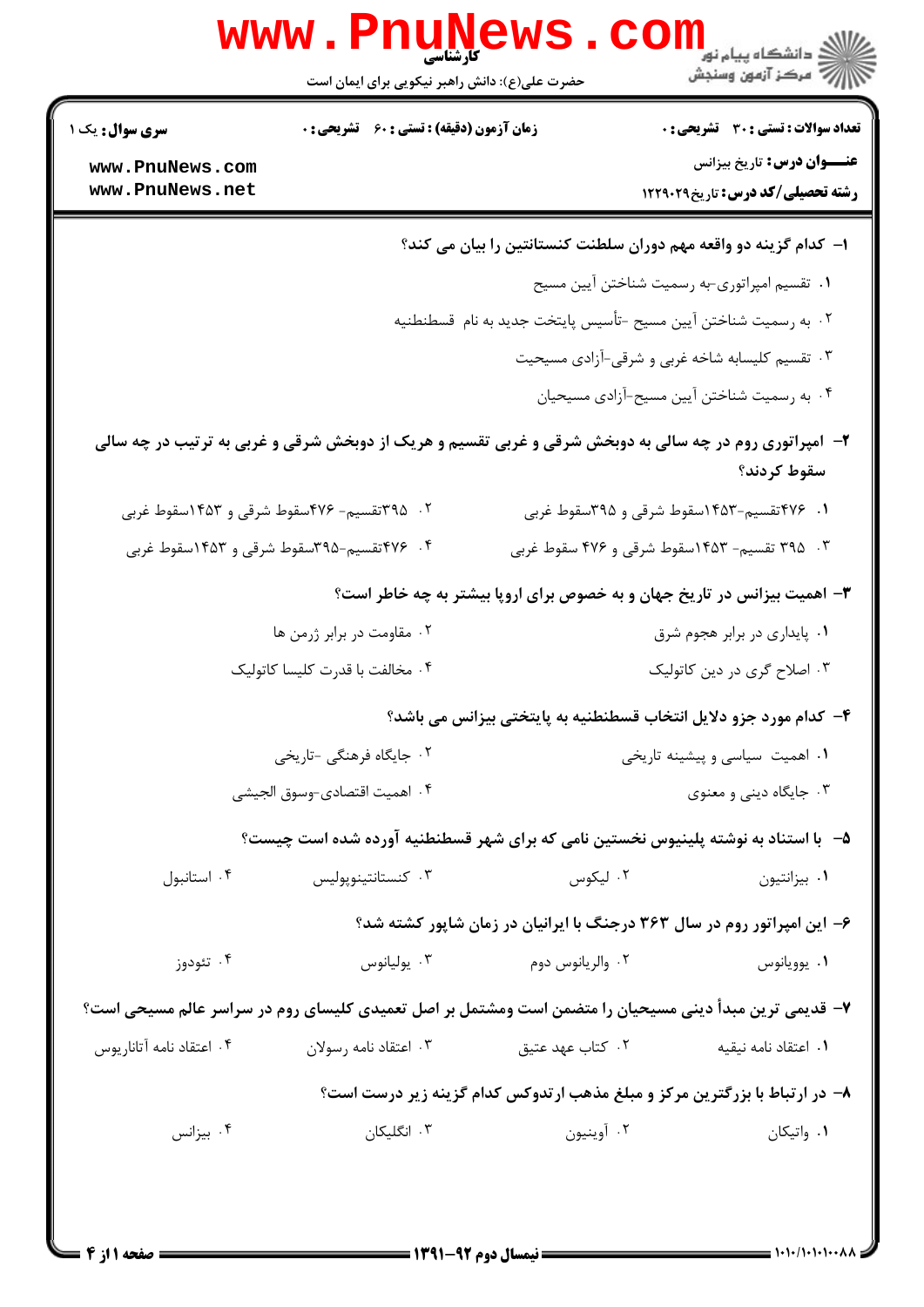|                                                                                                                                                | www . Pnu<br><b>کارشناسی</b><br>حضرت علی(ع): دانش راهبر نیکویی برای ایمان است                                     |                                   | ران دانشگاه پيام نور <mark>−</mark><br>ا∛ مرکز آزمون وسنجش                                                                                 |  |
|------------------------------------------------------------------------------------------------------------------------------------------------|-------------------------------------------------------------------------------------------------------------------|-----------------------------------|--------------------------------------------------------------------------------------------------------------------------------------------|--|
| <b>سری سوال : ۱ یک</b>                                                                                                                         | <b>زمان آزمون (دقیقه) : تستی : 60 ٪ تشریحی : 0</b>                                                                |                                   | <b>تعداد سوالات : تستی : 30 ٪ تشریحی : 0</b>                                                                                               |  |
| www.PnuNews.com                                                                                                                                |                                                                                                                   |                                   | <b>عنـــوان درس:</b> تاریخ بیزانس                                                                                                          |  |
| www.PnuNews.net                                                                                                                                |                                                                                                                   |                                   | <b>رشته تحصیلی/کد درس:</b> تاریخ1۲۲۹۰۲۹                                                                                                    |  |
|                                                                                                                                                | ۹–  سبب « بلوای نیکا » در زمان ژوستینین که منجر به انقلابی مدهش و به تدریج در تمام قسطنطنیه زبانه کشید ، چه بود ؟ |                                   |                                                                                                                                            |  |
|                                                                                                                                                | ۰۲ شکست ژوستیننین از ایران و بازتاب خبر آن                                                                        |                                   | ۰۱ رشوه خواری دو تن از وزیران و خرابی ادارات                                                                                               |  |
|                                                                                                                                                | ۰۴ نظام برده داري حاكم بر جامعه بيزانسي                                                                           |                                   | ۰۳ مقاومت در برابر مجموعه قوانین ژوستینین                                                                                                  |  |
| +ا-۔« امپراتور بی خواب » لقب کدام یک از امپراتوران بیزانس است ؟                                                                                |                                                                                                                   |                                   |                                                                                                                                            |  |
| ۰۴ ژوستينين                                                                                                                                    | ۰۳ تيبريوس دوم                                                                                                    | ۰۲ هراکليوس                       | ۰۱ کنستانتین                                                                                                                               |  |
| 1۱- مهمترین معارضه خطرناک برای امپراتوری روم شرقی در زمان هراکلیوس ( هرقل ) چه بود ؟                                                           |                                                                                                                   |                                   |                                                                                                                                            |  |
| ۰۴ کلیسای کاتولیک                                                                                                                              | ۰۳ دولت مصر                                                                                                       | ۰۲ ظهور اسلام                     | ۰۱ دولت ساسانی                                                                                                                             |  |
| ۱۲– دوره خلافت این خلیفه عباسی اوج اعتلای قدرت عباسی در برابر امپراتوری روم شرقی است به طوری که رومی ها روز<br>وفات او را روز عید اعلام کردند؟ |                                                                                                                   |                                   |                                                                                                                                            |  |
| ۰۴ منصور                                                                                                                                       | ۰۳ معتصم                                                                                                          | ۰۲ هارون الرشيد                   | ۰۱ مأمون                                                                                                                                   |  |
| ۱۳- تسخیر ًبیت المقدس و انتقال صلیب مقدس ( حقیقی ) به ایران در زمان این پادشاه ساسانی انجام گرفت؟                                              |                                                                                                                   |                                   |                                                                                                                                            |  |
| ۰۴ خسرو پرویز                                                                                                                                  | ۰۳ پزدگرد اول                                                                                                     | ۰۲ شایور دوم                      | ۰۱ خسرو انوشیروان                                                                                                                          |  |
|                                                                                                                                                |                                                                                                                   |                                   | ۱۴- نهضت ایکونوکلاسم در بدو امر در چه زمینه ای فعال شد و درزمان کدام امپراتور بیزانس روی داد؟                                              |  |
|                                                                                                                                                |                                                                                                                   |                                   | ۰۱ واکنش در برابر نظام برده داری حاکم- کنستانتین پنجم                                                                                      |  |
|                                                                                                                                                |                                                                                                                   |                                   | ۰۲ واکنش در برابر پرستش تصاویر مقدس - لئون سوم                                                                                             |  |
|                                                                                                                                                |                                                                                                                   |                                   | ۰۳ واکنش در برابر پرستش تصاویر مقدس - کنستانتین پنجم                                                                                       |  |
|                                                                                                                                                |                                                                                                                   |                                   | ۰۴ واکنش در برابر نظام برده داری حاکم - لئون سوم                                                                                           |  |
|                                                                                                                                                |                                                                                                                   |                                   | 15- با مرگ این امپراتوربیزانس دوره اول ضد شمایل پرستی به پایان رسید . ؟                                                                    |  |
| ۰۴ میخاییل اول                                                                                                                                 | ۰۳ نیسفور اول                                                                                                     | ۰۲ کنستانتین ششم                  | ۰۱ لئون چهارم                                                                                                                              |  |
|                                                                                                                                                |                                                                                                                   |                                   | ۱۶- دو قیام ایرانی و رومی که یکی از طرف میخاییل دوم امپراتور بیزانس و دیگری از طرف مأمون خلیفه عباسی در جهت<br>تضعیف یکدیگر حمایت می شدند؟ |  |
|                                                                                                                                                | ٠٢ بلواي نيكا - جنبش شعوبيه                                                                                       |                                   | ٠١ شورش آرتاواسدا - شورش خرميه                                                                                                             |  |
| ۴. نهضت ايكونوكلاسم – جنبش شعوبيه                                                                                                              |                                                                                                                   | ۰۳ قیام توماس اسلاوی - شورش خرمیه |                                                                                                                                            |  |
| = صفحه 12ز 4 <del>-</del>                                                                                                                      |                                                                                                                   |                                   |                                                                                                                                            |  |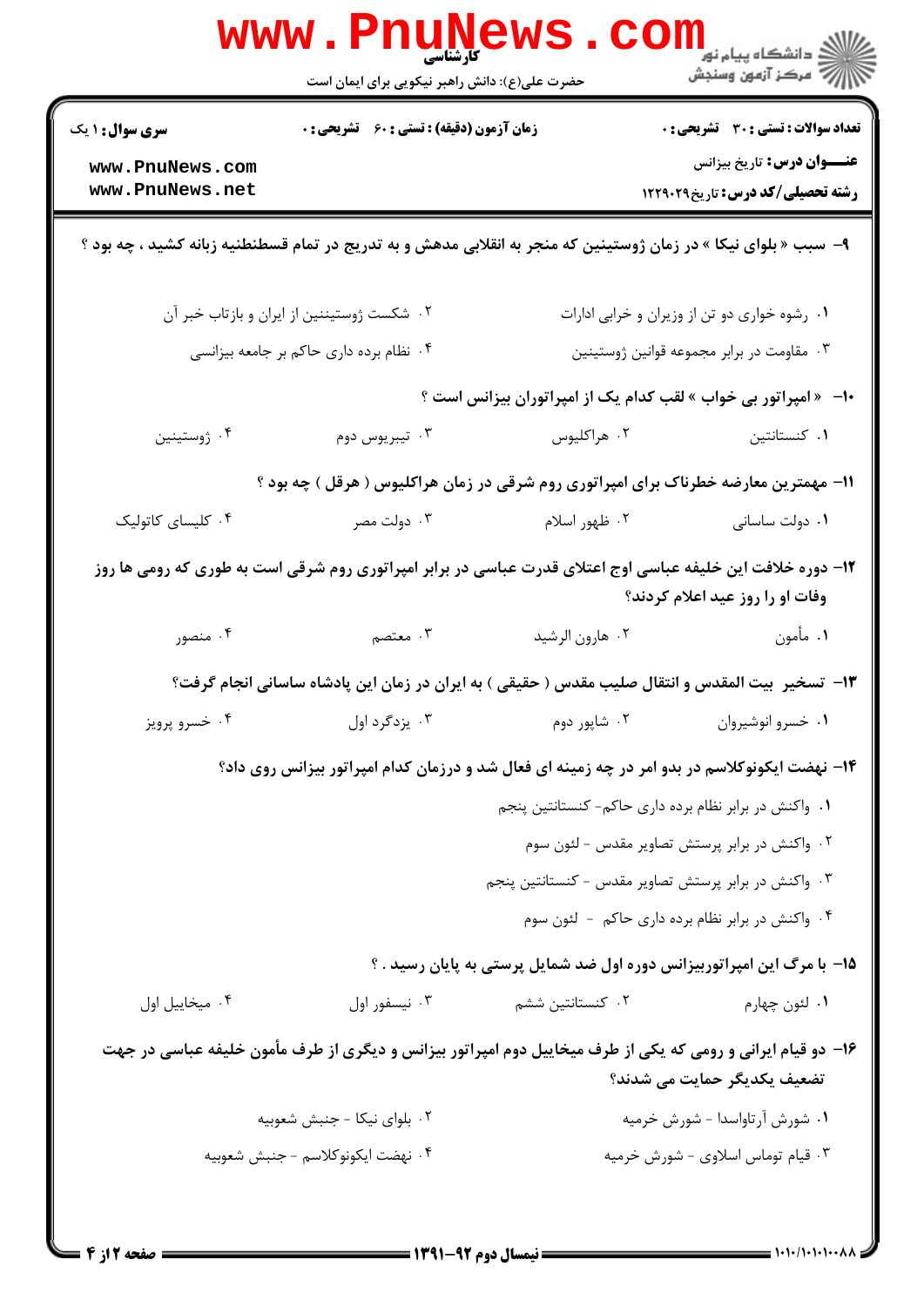|                                      | <b>www.PnuNews</b>                                                                                                    |                                                                                    |                                                                                            |
|--------------------------------------|-----------------------------------------------------------------------------------------------------------------------|------------------------------------------------------------------------------------|--------------------------------------------------------------------------------------------|
|                                      | حضرت علی(ع): دانش راهبر نیکویی برای ایمان است                                                                         |                                                                                    |                                                                                            |
| <b>سری سوال : ۱ یک</b>               | زمان آزمون (دقیقه) : تستی : 60 گشریحی : 0                                                                             |                                                                                    | <b>تعداد سوالات : تستی : 30 ٪ تشریحی : 0</b>                                               |
| www.PnuNews.com<br>www.PnuNews.net   |                                                                                                                       |                                                                                    | <b>عنـــوان درس:</b> تاریخ بیزانس<br><b>رشته تحصیلی/کد درس:</b> تاریخ۲۹۰۲۹ <b>۱۲۲۹</b> ۰۲۹ |
|                                      |                                                                                                                       | ۱۷- مهمترین خطر برای امپراتوری بیزانس در قرن نهم چه بود؟                           |                                                                                            |
|                                      | ۰۲ روی کارآمدن خسرو انوشیروان در ایران                                                                                |                                                                                    | ٠١ روى كار أمدن شارلماني در ايتاليا                                                        |
|                                      | ۰۴ روی کار آمدن عثمانی ها در ترکیه امروزی                                                                             | ۰۳ روی کارآمدن مأمون خلیفه عباسی                                                   |                                                                                            |
|                                      | ۱۸– کدام دوره ها در تاریخ روم شرقی ( بیزانس ) جزو در خشانترین و پرافتخارترین دوره ها محسوب می شوند؟                   |                                                                                    |                                                                                            |
| ۰۲ دوره های پالئولوگ ها و مقدونیه    |                                                                                                                       |                                                                                    | ۰۱ دوره های هراکلیوس و ایزوری                                                              |
| ۰۴ دوره های ژوستینین وسلسله مقدونیه  |                                                                                                                       |                                                                                    | ۰۳ دوره های ایزوری و آموری                                                                 |
|                                      |                                                                                                                       | ۱۹- بنیانگذار سلسله مقدونی چه کسی بود و  طبق گفته مورخین اصل و نسب او کجایی بود؟   |                                                                                            |
| ۰۴ بازیل دوم - اسلاوی                | ۰۳ رومانوس دوم - يونانى                                                                                               | ۰۲ لئو ششم - بيزانسي                                                               | ١. بازيل اول⊣رمنى                                                                          |
|                                      | +۲- این فرمانروا یکی از نیرومندترین مردان تاریخ بیزانس و بزرگترین امپراتوری سلسله مقدونی بود و در زمان او قسطنطنیه به |                                                                                    | بالاترین درجه شکوه و اقتدار رسید؟                                                          |
| ۰۴ بازيل دوم                         | ومانوس دوم $\cdot^{\mathfrak{r}}$                                                                                     | ٢. قسطنطين هفتم                                                                    | ٠١. بازيل اول                                                                              |
|                                      |                                                                                                                       | <b>۲۱</b> - طبق نظر « توین بی » چه عاملی سبب فروپاشی نهایی امپراتوری بیزانس گردید؟ |                                                                                            |
|                                      | ۰۲ سیاست تهاجمی در برابر بلغارها                                                                                      | ٠١ درگيري با مسلمانان و ايران                                                      |                                                                                            |
| ۰۴ اختلاف بر سر جانشینی              |                                                                                                                       | ۰۳ رقابت با امپراتوری روم غربی                                                     |                                                                                            |
|                                      |                                                                                                                       | ۲۲- گسترده ترین گروه مردم در امپرتوری بیزانس کدام طبقه زیر بود؟                    |                                                                                            |
| ۰۴ طبقه تجار                         | ۰۳ طبقه اشراف                                                                                                         | ۰۲ طبقه کارگر                                                                      | ۰۱ طبقه متوسط                                                                              |
|                                      |                                                                                                                       |                                                                                    | ۲۳- شاخص ترین جنبه رنسانس بیزانسی در چه بود؟                                               |
| ۰۴ ادبیات                            | ۰۳ فلسفه                                                                                                              | ۰۲ دین                                                                             | ۰۱ هنر                                                                                     |
|                                      | ۲۴- نبرد ملاذگرد در زمان کدام امپراتور پیزانس روی داد و چرا به عنوان یکی از وقایع مهم آسیای غربی محسوب می شود ؟       |                                                                                    |                                                                                            |
| ۰۲ رومانوس-تصرف ارمنستان             |                                                                                                                       | ٠١ مانوئل اول-سقوط قسطنطنيه                                                        |                                                                                            |
| ۰۴ بازیل اول- نزدیکی با فلسفه یونانی |                                                                                                                       | ۰۳ آلکسیس دوم-جدایی ترکیه و ایران                                                  |                                                                                            |
|                                      |                                                                                                                       |                                                                                    | ۲۵– هدف جنگ صلیبی چهارم کدام گزینه زیر بود؟                                                |
|                                      | ٠٢ تصرف قسطنطنيه                                                                                                      |                                                                                    | ۰۱ تصرف شام                                                                                |
|                                      | ۰۴ تصرف قلمرو تركان سلجوقى                                                                                            |                                                                                    | ۰۳ تصرف مصر                                                                                |